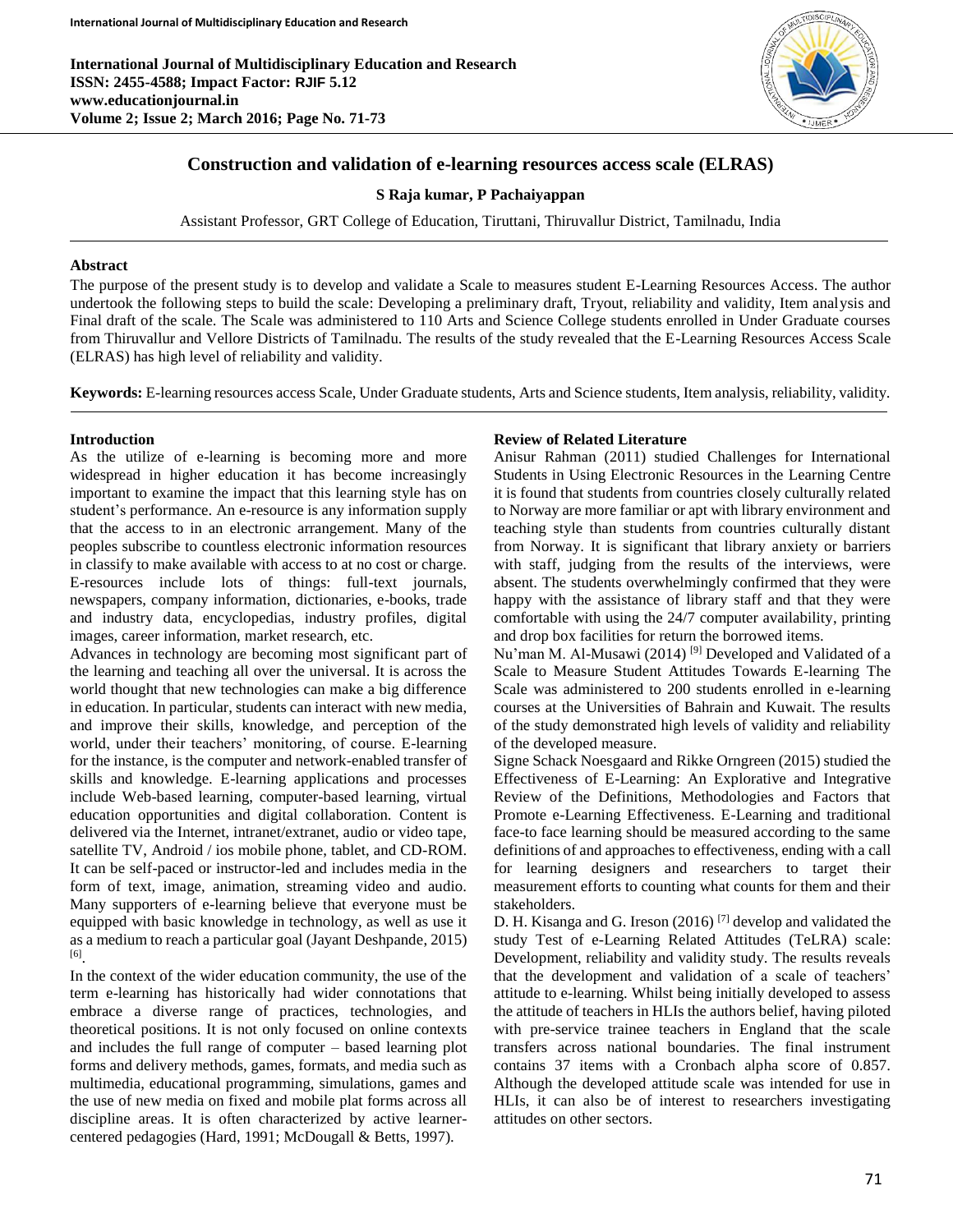#### **Statement of the Problem**

A number of e-learning initiatives have been put in place to assist in the development training and use of electronic resources. Hence the Present study stated as *Construction and Validation of E-Learning Resources Access Scale (ELRAS).*

## **Need and Significance of the Study**

In the  $21<sup>st</sup>$  century is regarded as technological century all information's are stored in the clouds. So that access an electronic resource for collecting the information is necessary for every learner. The students how much they are access the elearning resources for their academic purposes and it may be facilitate to their learning and academic performance.

Technology is a mediator of change and major technological innovations can result in entire paradigm shifts. The technological revolution poses terrific challenges to the educators to change their basic system of belief, to apply technology in creative way to redesign learning in education. After affecting extensive changes in the way people communicate and do business, the Internet is poised to bring about a paradigm shift in the way people learn. Now-a day's anywhere, anytime education is possible. The practice of providing education with the help of modern technologies is termed as e-Learning. It is dynamic, operates in real time, empowering, individual and comprehensive, effective and quick. E-learning resources is a combination of content and instructional methods delivered by media elements such as words and graphics on a computer intended to build jobtransferable knowledge and skills linked to individual learning goals or organizational performance. The Major benefit of e-Learning resources is that it is eco-friendly because it takes place in a virtual environment and thus avoids travelling and reduces the usage of papers. The learners are well aware of the E-Learning Resources Access ways then only the learners like students, teachers and others will be enormously benefited in the future. Developing the positive attitude E-Learning Resources Access of students and teachers is the need of the technological era.

#### **Objective**

To construct and to validate a new Scale namely, the E-Learning Resources Access Scale (ELRAS)

#### **Sample**

The data of the sample as many as 110 college students studying in the Arts and science colleges in Thiruvallur and Vellore district of Tamilnadu, India. Random sampling technique has been used in the process of data collection from the sample.

## **Method of the Study**

Normative survey method has been used in the present study.

# **Tools Description**

The pilot study was conducted 110 college students studying in the Arts and science colleges in Thiruvallur and Vellore district of Tamilnadu, India. Random sampling technique has been used in the process of data collection. Before conducting pilot study the researcher got the permission to the principles of the various arts and science colleges. This tool available to measure the E-Learning Resources Access constructed and validated by the investigators. The tool ELRAS in the construction of the four point rating scale is the collection of a data from undergraduate arts and science college students. Initially the scale consists of 41 statements revealing the E-Learning Resources Access. The research tool was given to the experts in the field of Educational

technology and ICT. According to the expert opinion and pilot study some of the items were modified and re structured final draft of the scale.

The next step in the construction and validation of E-Learning Resources Access Scale after pilot study is to find out Item-Total Statistics value of each statement which forms the basis for item selection in order to buildup the final Scale. The pilot study item analysis, 37 items were selected for the final draft of the scale and 4 items were subject to rejected.

The Scale scored the response to each statement on a ranging from "Always" "often" "sometime" "Never". The different points on the Scale are allotted subjective weights.

## **For example**

4, 3, 2 and 1 scored as "Always" response to "Never" for the positive statements respectively.

#### **Construction of E-Learning Resources Access Scale**

**Table 1:** Item-Total Statistics

|                 | Mean               | <b>Variance</b> | Corrected         | Cronbach's     |                 |
|-----------------|--------------------|-----------------|-------------------|----------------|-----------------|
| Question        | if Item            | if Item         | <b>Item-Total</b> | Alpha if       | <b>Remarks</b>  |
| <b>Numbers</b>  | <b>Deleted</b>     | <b>Deleted</b>  | Correlation       | <b>Item</b>    |                 |
|                 |                    |                 |                   | <b>Deleted</b> |                 |
| Q1              | 89.69              | 379.390         | 0.597             | 0.905          | Selected        |
| Q <sub>2</sub>  | 90.10              | 377.210         | 0.642             | 0.904          | Selected        |
| O <sub>3</sub>  | 89.75              | 375.880         | 0.671             | 0.904          | Selected        |
| Q4              | 89.91              | 374.817         | 0.635             | 0.904          | Selected        |
| $\overline{Q5}$ | 89.85              | 378.829         | 0.599             | 0.905          | Selected        |
| Q6              | 89.40              | 378.389         | 0.548             | 0.905          | Selected        |
| Q7              | 89.08              | 388.920         | 0.252             | 0.909          | Selected        |
| Q8              | 89.71              | 376.227         | 0.556             | 0.905          | Selected        |
| O <sub>9</sub>  | 89.95              | 380.172         | 0.515             | 0.905          | Selected        |
| Q10             | 89.69              | 384.216         | 0.380             | 0.907          | Selected        |
| O11             | 90.08              | 382.369         | 0.426             | 0.907          | Selected        |
| O12             | 89.33              | 388.057         | 0.275             | 0.908          | Selected        |
| Q13             | 89.95              | 379.989         | 0.537             | 0.905          | Selected        |
| Q14             | 89.73              | 383.136         | 0.417             | 0.907          | Selected        |
| Q15             | 88.71              | 406.025         | 0.153             | 0.913          | Rejected        |
| Q <sub>16</sub> | 89.45              | 396.305         | 0.060             | 0.912          | Rejected        |
| O17             | 90.15              | 389.104         | 0.253             | 0.909          | Selected        |
| Q18             | 89.72              | 382.039         | 0.444             | 0.906          | Selected        |
| Q19             | 89.60              | 380.591         | 0.425             | 0.907          | Selected        |
| Q20             | 89.96              | 378.494         | 0.583             | 0.905          | Selected        |
| Q <sub>21</sub> | 89.79              | 382.699         | 0.386             | 0.907          | Selected        |
| Q22             | 89.72              | 374.645         | 0.586             | 0.904          | Selected        |
| Q23             | 89.82              | 378.389         | 0.516             | 0.905          | Selected        |
| O <sub>24</sub> | 89.91              | 378.946         | 0.438             | 0.906          | Selected        |
| Q25             | 89.76              | 374.953         | 0.556             | 0.905          | Selected        |
| Q26             | 89.62              | 381.669         | 0.470             | 0.906          | Selected        |
| Q27             | 89.72              | 371.727         | 0.637             | 0.904          | Selected        |
| Q28             | 89.60              | 377.380         | 0.508             | 0.905          | Selected        |
| Q29             | 89.66              | 376.574         | 0.540             | 0.905          | Selected        |
| Q30             | $\overline{89.40}$ | 375.123         | 0.589             | 0.904          | Selected        |
| Q31             | 89.49              | 375.977         | 0.588             | 0.904          | Selected        |
| O32             | 89.54              | 379.499         | 0.438             | 0.906          | Selected        |
| Q33             | 89.76              | 379.595         | 0.501             | 0.906          | Selected        |
| Q34             | 89.68              | 388.164         | 0.283             | 0.908          | Selected        |
| Q <sub>35</sub> | 88.82              | 405.398         | 0.131             | 0.914          | <b>Rejected</b> |
| Q <sub>36</sub> | 89.45              | 380.617         | 0.443             | 0.906          | Selected        |
| Q37             | 89.76              | 385.100         | 0.316             | 0.908          | Selected        |
| Q38             | 89.31              | 379.812         | 0.469             | 0.906          | Selected        |
| Q39             | 89.51              | 378.601         | 0.483             | 0.906          | Selected        |
| O40             | 89.45              | 382.690         | 0.424             | 0.907          | Selected        |
| 041             | 88.59              | 406.281         | 0.170             | 0.913          | Rejected        |